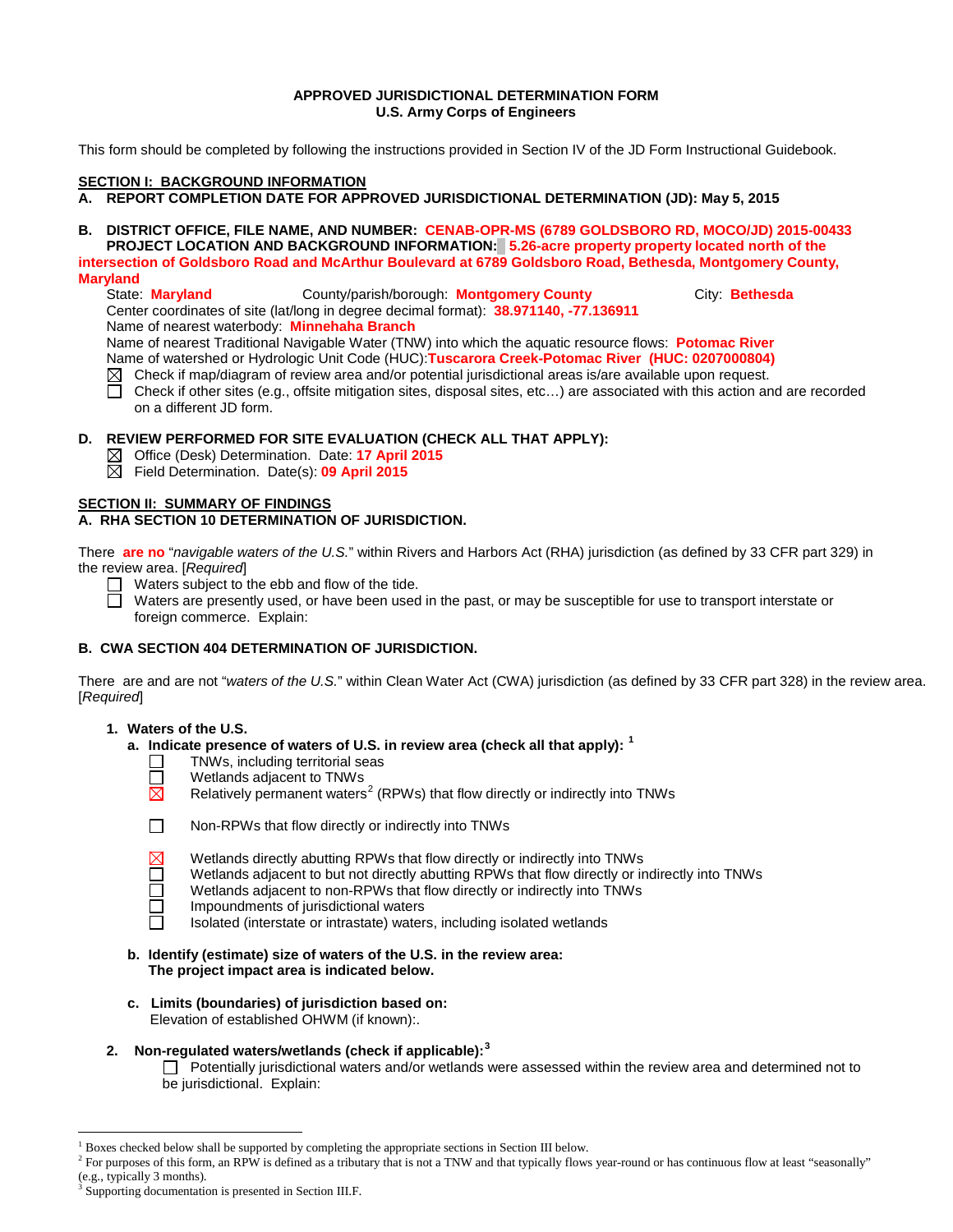#### **SECTION III: CWA ANALYSIS**

#### **A. TNWs AND WETLANDS ADJACENT TO TNWs**

**The agencies will assert jurisdiction over TNWs and wetlands adjacent to TNWs. If the aquatic resource is a TNW, complete Section III.A.1 and Section III.D.1. only; if the aquatic resource is a wetland adjacent to a TNW, complete Sections III.A.1 and 2 and Section III.D.1.; otherwise, see Section III.B below**.

#### **1. TNW**

Identify TNW:

Summarize rationale supporting determination:

#### **2. Wetland adjacent to TNW**

Summarize rationale supporting conclusion that wetland is "adjacent":

## **B. CHARACTERISTICS OF TRIBUTARY (THAT IS NOT A TNW) AND ITS ADJACENT WETLANDS (IF ANY):**

**This section summarizes information regarding characteristics of the tributary and its adjacent wetlands, if any, and it helps determine whether or not the standards for jurisdiction established under** *Rapanos* **have been met.** 

**The agencies will assert jurisdiction over non-navigable tributaries of TNWs where the tributaries are "relatively permanent waters" (RPWs), i.e. tributaries that typically flow year-round or have continuous flow at least seasonally (e.g., typically 3 months). A wetland that directly abuts an RPW is also jurisdictional. If the aquatic resource is not a TNW, but has year-round (perennial) flow, skip to Section III.D.2. If the aquatic resource is a wetland directly abutting a tributary with perennial flow, skip to Section III.D.4.** 

**A wetland that is adjacent to but that does not directly abut an RPW requires a significant nexus evaluation. Corps districts and EPA regions will include in the record any available information that documents the existence of a significant nexus between a relatively permanent tributary that is not perennial (and its adjacent wetlands if any) and a traditional navigable water, even though a significant nexus finding is not required as a matter of law.**

**If the waterbody[4](#page-1-0) is not an RPW, or a wetland directly abutting an RPW, a JD will require additional data to determine if the waterbody has a significant nexus with a TNW. If the tributary has adjacent wetlands, the significant nexus evaluation must consider the tributary in combination with all of its adjacent wetlands. This significant nexus evaluation that combines, for analytical purposes, the tributary and all of its adjacent wetlands is used whether the review area identified in the JD request is the tributary, or its adjacent wetlands, or both. If the JD covers a tributary with adjacent wetlands, complete Section III.B.1 for the tributary, Section III.B.2 for any onsite wetlands, and Section III.B.3 for all wetlands adjacent to that tributary, both onsite and offsite. The determination whether a significant nexus exists is determined in Section III.C below.**

- **1. Characteristics of non-TNWs that flow directly or indirectly into TNW**
	- **(i) General Area Conditions:** Watershed size: **120.1 square miles[5](#page-1-1)** Drainage area: Average rainfall for Montgomery County in the Month of April: **3.3 inches[6](#page-1-2)** Average annual snowfall in DC: **15.4[7](#page-1-3)**

# **(ii) Physical Characteristics:**

(a) Relationship with TNW:  $\overline{\Box}$  Tributary flows directly into TNW.  $\boxtimes$  Tributary flows through 1 tributary before entering TNW

Project waters are approximately **0.41** river miles from TNW. Project waters are approximately **0** river miles from RPW. Project waters are approximately **0.37** aerial (straight) miles from TNW.

<span id="page-1-0"></span> <sup>4</sup> Note that the Instructional Guidebook contains additional information regarding swales, ditches, washes, and erosional features generally and in the arid West.

<span id="page-1-1"></span>USACE HUC Characterization Tool.

<sup>6</sup> Maryland Department of the Environment. Normal Monthly Precipitation Totals (in Inches) for Maryland Counties .

<span id="page-1-2"></span>http://www.mde.state.md.us/programs/Water/WaterConservation/CurrentConditions/Pages/Programs/WaterPrograms/Water\_Conservation/previous\_condition s/normalprecip\_new.aspx. Accessed 17 April 2015.

<span id="page-1-3"></span><sup>7</sup> National Oceanic and Atmospheric Administration. Washington D.C. Monthly Snowfall. http://www.weather.gov/media/lwx/climate/dcasnow.pdf. Accessed 17 April 2015.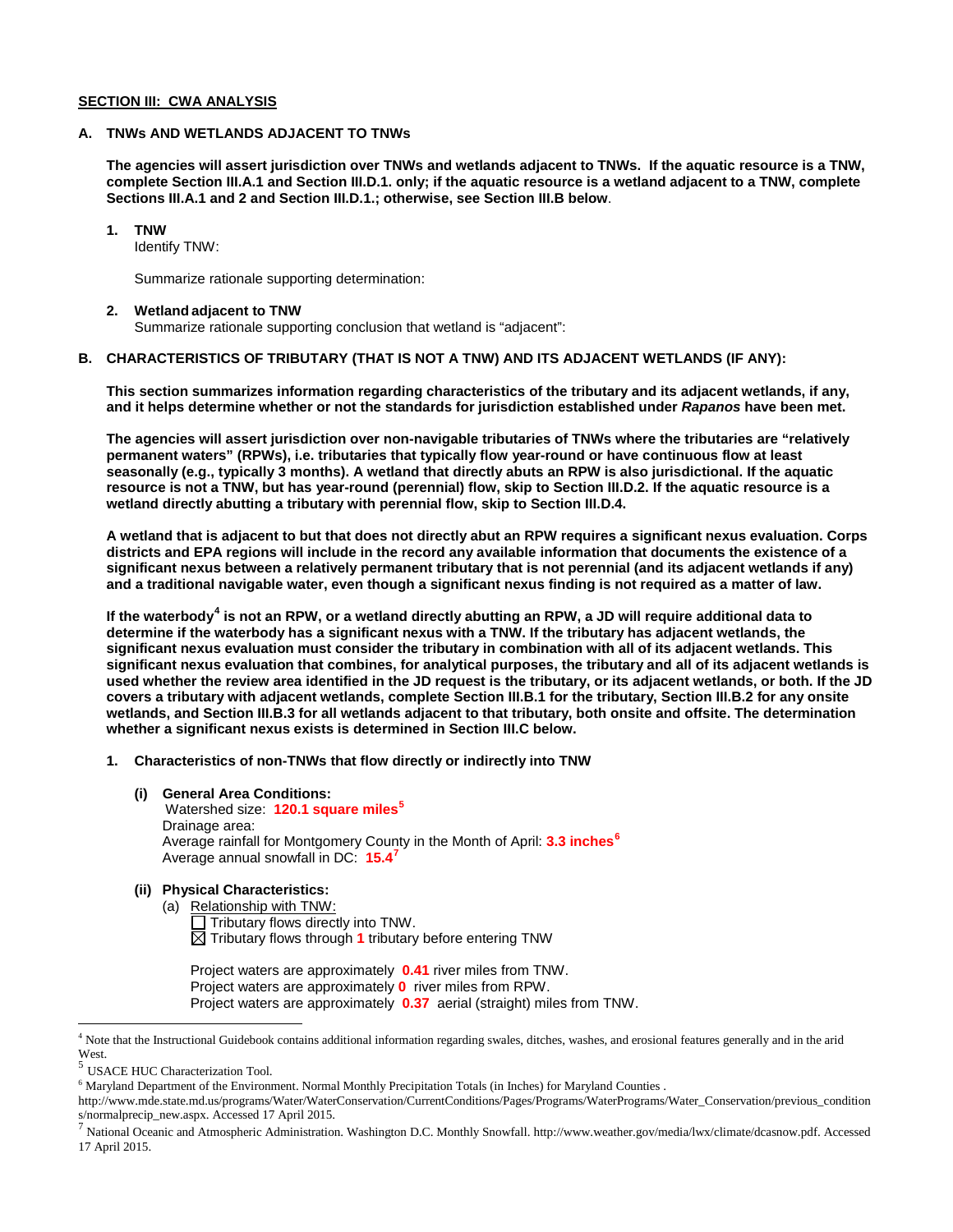Project waters are approximately **0** aerial (straight) miles from RPW. Project waters cross or serve as state boundaries. Explain: Identify flow route to TNW<sup>[8](#page-2-0)</sup>: The unnamed stream in the area of review flows offsite through a culvert **into Minnehaha Branch, which then flows into the Potomac River a TNW.** 

Tributary stream order, if known: **Unknown – the stream flows onto the site from a culvert and its headwaters are located off-site**

(b) General Tributary Characteristics (check all that apply):<br> **Tributary** is:  $\boxtimes$  Natural:

**Tributary** is:

Artificial (man-made). Explain:

Manipulated (man-altered). Explain: **The stream flows onto the site from a culvert from its headwaters located off-site and exits the site through a culvert. The banks of the upper portion of the stream appears to have been stabilized with small boulders near the culvert and for approximately 20 feet upstream and downstream of the driveway bridge crossing have been stabilized with rocks cemented with rebar-reinforced concrete.** 

**Tributary** properties with respect to top of bank (estimate):

Average width:**6 feet**

Average depth: **5 feet**

Average side slopes: **highly variable: 0.5:1 in upper portion, 0:1 (vertical) in middle portion where manipulated, and 4:1 in lower portion**

Primary tributary substrate composition (check all that apply):

| $\Box$ Silts       | $\Box$ Sands                |
|--------------------|-----------------------------|
| $\Box$ Concrete    | $\boxtimes$ Cobbles         |
| $\boxtimes$ Gravel |                             |
| $\Box$ Muck        | $\boxtimes$ Bedrock         |
|                    | □ Vegetation. Type/% cover: |
| Other. Explain:    |                             |

Tributary condition/stability [e.g., highly eroding, sloughing banks]. Explain: **natural portions of the channel appeared stable**

Tributary geometry: **meandering (except for manipulated section in middle)** Tributary gradient (approximate average slope): **~4%**

#### (c) Flow:

| Tributary provides for: <b>perennial flow</b><br>Estimate average number of flow events in review area/year: <b>flow throughout year</b><br>Describe flow regime: <b>perennial</b><br>Other information on duration and volume:<br>Surface flow is: Characteristics:<br>Subsurface flow:<br>Dye (or other) test performed:                                               |                                                                                                                                                                                                                                                                   |
|--------------------------------------------------------------------------------------------------------------------------------------------------------------------------------------------------------------------------------------------------------------------------------------------------------------------------------------------------------------------------|-------------------------------------------------------------------------------------------------------------------------------------------------------------------------------------------------------------------------------------------------------------------|
| Tributary has (check all that apply):<br>$\boxtimes$ Bed and banks<br>$\boxtimes$ OHWM <sup>9</sup> (check all indicators that apply):<br>clear, natural line impressed on the bank<br>⊠<br>changes in the character of soil<br>shelving<br>vegetation matted down, bent, or absent<br>leaf litter disturbed or washed away<br>$\bowtie$<br>sediment deposition<br>2015) | the presence of litter and debris<br>destruction of terrestrial vegetation<br>the presence of wrack line<br>sediment sorting<br>scour<br>multiple observed or predicted flow events<br>(observed during Corps site visit and by agent during delineation in March |
| water staining<br>other (list):<br>Discontinuous OHWM. <sup>10</sup><br>Explain: N/A.                                                                                                                                                                                                                                                                                    | abrupt change in plant community                                                                                                                                                                                                                                  |

<span id="page-2-2"></span><span id="page-2-1"></span><span id="page-2-0"></span><sup>&</sup>lt;sup>8</sup> Flow route can be described by identifying, e.g., tributary a, which flows through the review area, to flow into tributary b, which then flows into TNW. <sup>9</sup>A natural or man-made discontinuity in the OHWM does not necessarily sever jurisdiction (e.g., where the stream temporarily flows underground, or where the OHWM has been removed by development or agricultural practices). Where there is a break in the OHWM that is unrelated to the waterbody's flow regime (e.g., flow over a rock outcrop or through a culvert), the agencies will look for indicators of flow above and below the break <sup>10</sup>Ibid.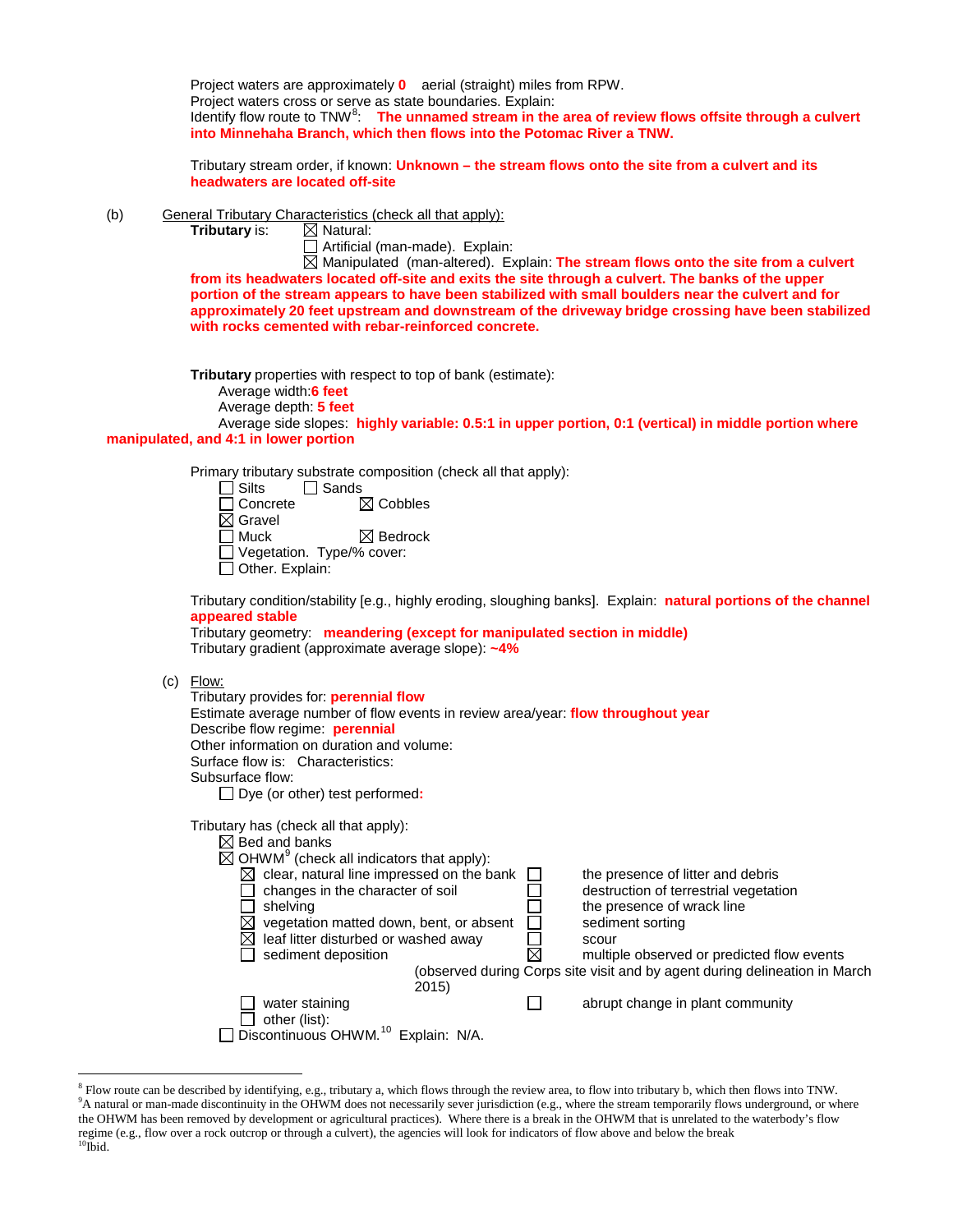If factors other than the OHWM were used to determine lateral extent of CWA jurisdiction (check all that apply):<br>  $\Box$  High Tide Line indicated by:  $\Box$  Mean High Water Mark indicated by:  $\Box$  Mean High Water Mark indicated by:<br> $\Box$  survey to available datum;

 $\Box$  oil or scum line along shore objects  $\Box$  survey to available  $\Box$  fine shell or debris deposits (foreshore)  $\Box$  physical markings;

 $\Box$  fine shell or debris deposits (foreshore)<br> $\Box$  physical markings/characteristics

- $\Box$  tidal gauges
- $\Box$  other (list):
- 

## **(iii) Chemical Characteristics:**

Characterize tributary (e.g., water color is clear, discolored, oily film; water quality; general watershed characteristics, etc.). Explain: water color is clear; watershed characterized by medium-density residential development

 $\Box$  vegetation lines/changes in vegetation types.

Identify specific pollutants, if known:

## **(iv) Biological Characteristics. Channel supports (check all that apply):**

- $\boxtimes$  Riparian corridor. Characteristics (type, average width): 353 feet, forested
- Wetland fringe. Characteristics:
- $\boxtimes$  Habitat for:
	- Federally Listed species. Explain findings:
	- Fish/spawn areas. Explain findings:
	- Other environmentally-sensitive species. Explain findings:

Aquatic/wildlife diversity. Explain findings: **White-tailed deer and several species of birds (e.g. the call of the Red-bellied woodpecker) were observed during the Corps site visit.** 

## **2. Characteristics of wetlands adjacent to non-TNW that flow directly or indirectly into TNW**

#### **(i) Physical Characteristics:**

- (a) General Wetland Characteristics:
	- Properties:

Wetland size: **975 square feet**

Wetland type: **PEM in summer, stream-wetland complex in winter** Wetland quality. Explain: **Refer to Section IV.B.**

Project wetlands cross or serve as state boundaries. Explain: **N/A**.

(b) General Flow Relationship with Non-TNW:

Flow is: **active flow during winter (observed during Corps site visit 09 April 2015)** Characteristics: **water clear**

Subsurface flow: **presence not proven but likely** Explain findings:**Water flowing in the wetland during Corps site visit appeared to emerge from a seep in the ground – there was no water flowing in the upland hillside above the seep area**

 $\Box$  Dye (or other) test performed:

- (c) Wetland Adjacency Determination with Non-TNW:
	- $\overline{\boxtimes}$  Directly abutting
	- $\Box$  Not directly abutting
		- Discrete wetland hydrologic connection. Explain:
		- $\Box$  Ecological connection. Explain:
		- $\Box$  Separated by berm/barrier. Explain:

## (d) Proximity (Relationship) to TNW

Project wetlands are **0.41** river miles from TNW.

Project wetlands are **0.37** aerial (straight) miles from TNW.

Flow is from: ground seep, through the wetland to the RPW, to Minnehaha Br

Estimate approximate location of wetland as within the floodplain: **the majority of the wetland is located above the floodplain; groundwater flow is conducted through the wetland downslope to the stream**

**(ii) Chemical Characteristics:**

Characterize wetland system (e.g., water color is clear, brown, oil film on surface; water quality; general watershed characteristics; etc.). Explain:

Identify specific pollutants, if known:

**(iii) Biological Characteristics. Wetland supports (check all that apply):**

Riparian buffer. Characteristics (type, average width): **356-foot wideforested**

Vegetation type/percent cover. Explain:**5% cover at the time of the site visit. The wetland appears to be a PEM surrounded by upland forest in the summer and during the winter, while the herbaceous plants have died back, the wetland acts as more of a seasonally intermittent stream. At the time of the**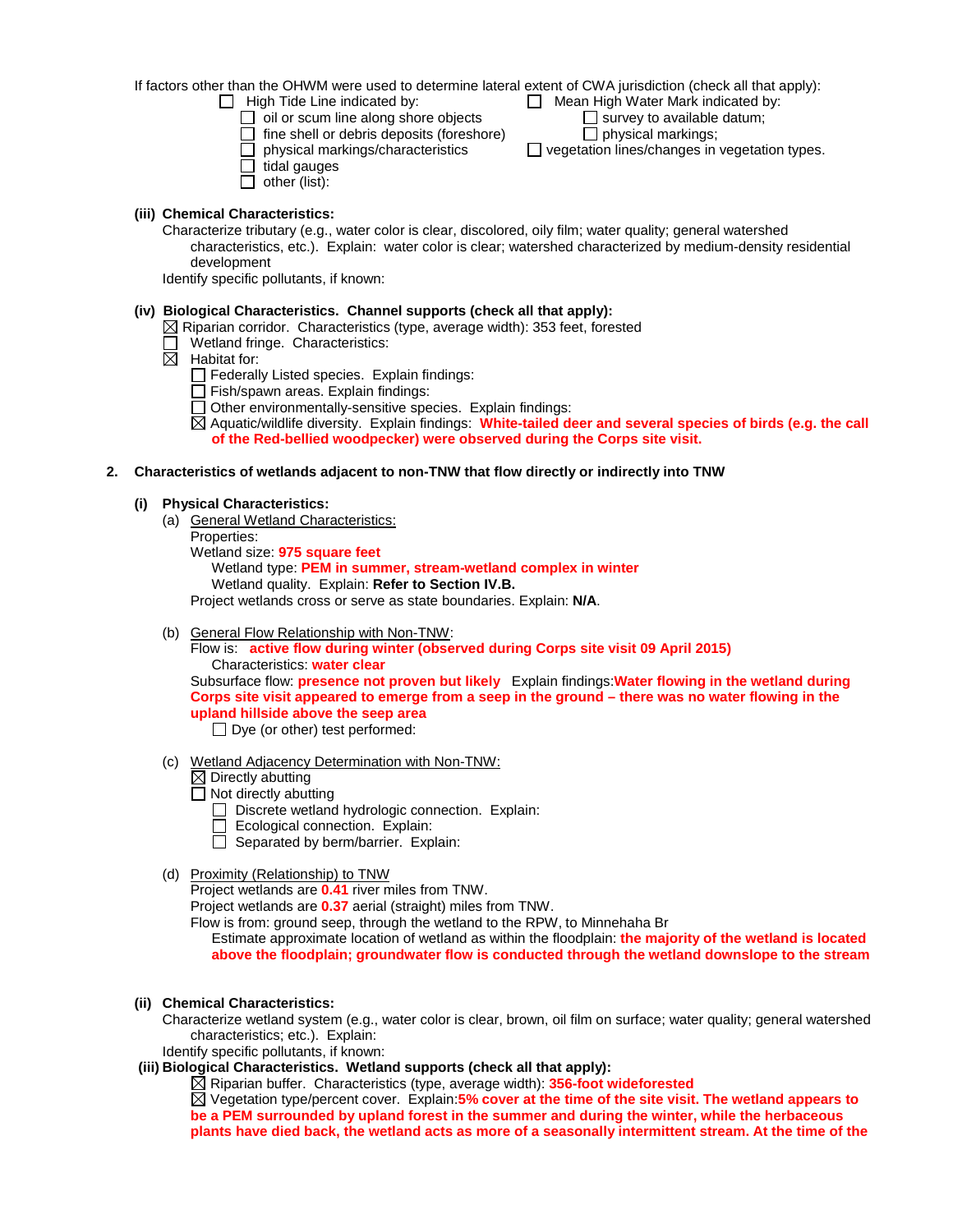## **Corps site visit, seedlings of Impatiens capensis, Hedera helix, and Lindera benzoin were starting to sprout.**

Habitat for:

- $\Box$  Federally Listed species. Explain findings:
- $\Box$  Fish/spawn areas. Explain findings:
- □ Other environmentally-sensitive species. Explain findings:
- Aquatic/wildlife diversity. Explain findings: **White-tailed deer and several species of birds (e.g. the call of the Red-bellied woodpecker) were observed during the Corps site visit.**

## **3. Characteristics of all wetlands adjacent to the tributary (if any)**

#### All wetland(s) being considered in the cumulative analysis:

Approximately acres in total are being considered in the cumulative analysis.

For each wetland, specify the following:

| Directly abuts? (Y/N) | Size (in acres) | Directly abuts? (Y/N) | Size (in acres) |
|-----------------------|-----------------|-----------------------|-----------------|
| Wetland A (Y)         | $0.022$ ac      |                       |                 |

Summarize overall biological, chemical and physical functions being performed: **Refer to Section IV.B.**

## **C. SIGNIFICANT NEXUS DETERMINATION**

**A significant nexus analysis will assess the flow characteristics and functions of the tributary itself and the functions performed by any wetlands adjacent to the tributary to determine if they significantly affect the chemical, physical, and biological integrity of a TNW. For each of the following situations, a significant nexus exists if the tributary, in combination with all of its adjacent wetlands, has more than a speculative or insubstantial effect on the chemical, physical and/or biological integrity of a TNW. Considerations when evaluating significant nexus include, but are not limited to the volume, duration, and frequency of the flow of water in the tributary and its proximity to a TNW, and the functions performed by the tributary and all its adjacent wetlands. It is not appropriate to determine significant nexus based solely on any specific threshold of distance (e.g. between a tributary and its adjacent wetland or between a tributary and the TNW). Similarly, the fact an adjacent wetland lies within or outside of a floodplain is not solely determinative of significant nexus.** 

#### **Draw connections between the features documented and the effects on the TNW, as identified in the** *Rapanos* **Guidance and discussed in the Instructional Guidebook. Factors to consider include, for example:**

- Does the tributary, in combination with its adjacent wetlands (if any), have the capacity to carry pollutants or flood waters to TNWs, or to reduce the amount of pollutants or flood waters reaching a TNW?
- Does the tributary, in combination with its adjacent wetlands (if any), provide habitat and lifecycle support functions for fish and other species, such as feeding, nesting, spawning, or rearing young for species that are present in the TNW?
- Does the tributary, in combination with its adjacent wetlands (if any), have the capacity to transfer nutrients and organic carbon that support downstream foodwebs?
- Does the tributary, in combination with its adjacent wetlands (if any), have other relationships to the physical, chemical, or biological integrity of the TNW?

#### **Note: the above list of considerations is not inclusive and other functions observed or known to occur should be documented below:**

- **1. Significant nexus findings for non-RPW that has no adjacent wetlands and flows directly or indirectly into TNWs.** Explain findings of presence or absence of significant nexus below, based on the tributary itself, then go to Section III.D:
- **2. Significant nexus findings for non-RPW and its adjacent wetlands, where the non-RPW flows directly or indirectly into TNWs.** Explain findings of presence or absence of significant nexus below, based on the tributary in combination with all of its adjacent wetlands, then go to Section III.D:
- **3. Significant nexus findings for wetlands adjacent to an RPW but that do not directly abut the RPW.** Explain findings of presence or absence of significant nexus below, based on the tributary in combination with all of its adjacent wetlands, then go to Section III.D:
	- \* Aquatic Life (Organisms):
	- \* Habitat for Wildlife:
	- \* Support Nutrient Cycling:
	- Sediment Transport:
	- Pollutant Trapping:
	- WQ Improvement:
	- \* Temperature:
	- \* Flood Storage: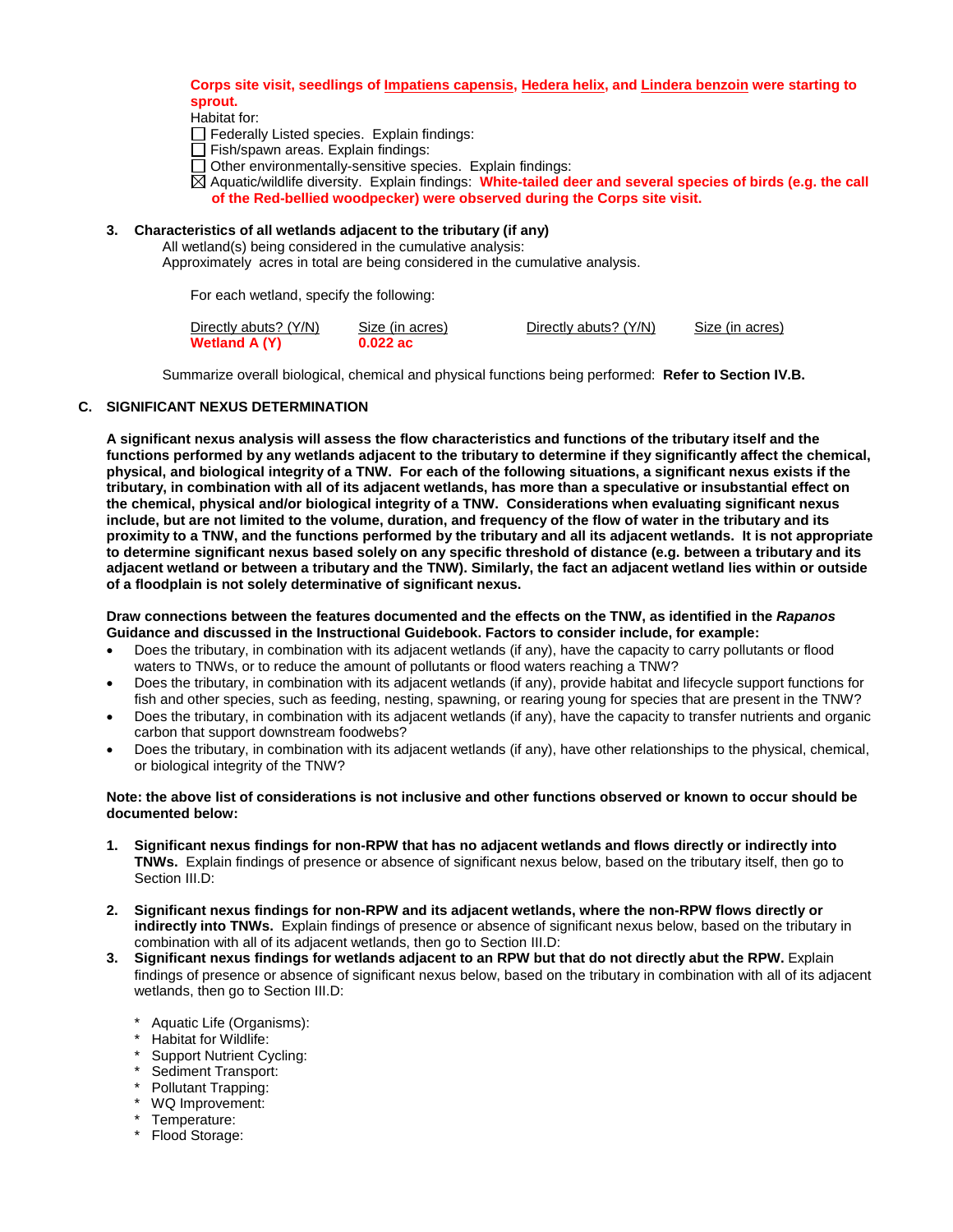- Commerce:
- Navigation:
- Recreation:
- Public Health:
- \* Groundwater Discharge:
- \* Groundwater recharge:

## **D. DETERMINATIONS OF JURISDICTIONAL FINDINGS. THE SUBJECT WATERS/WETLANDS ARE (CHECK ALL THAT APPLY):**

**1. TNWs and Adjacent Wetlands.** Check all that apply and provide size estimates in review area:  $\Box$  TNWs:

□ Wetlands adjacent to TNWs:

- **2. RPWs that flow directly or indirectly into TNWs.**
	- $\boxtimes$  Tributaries of TNWs where tributaries typically flow year-round are jurisdictional. Provide data and rationale indicating that tributary is perennial: **The RPW was observed to be flowing during the Corps site visit on 09 April 2015 and the agent's site visit in March 2015. All debris had been removed from the channel. The channel exhibited sinuosity in natural sections. The reinforced concrete bank stabilization in the portions manipulated by the former property owner indicates that the stream flows with sufficient frequency and volume to warrant extensive bank protection. The stream is visible on multiple years of aerial photographs.**
	- $\Box$  Tributaries of TNW where tributaries have continuous flow "seasonally" (e.g., typically three months each year) are jurisdictional. Data supporting this conclusion is provided at Section III.B. Provide rationale indicating that tributary flows seasonally: The streams

Provide estimates for jurisdictional waters in the review area (check all that apply):

**Tributary waters (linear feet): 1,025 LF**<br>□ Other non-wetland waters: acres.

 $\Box$  Other non-wetland waters:

Identify type(s) of waters:

# **3. Non-RPWs[11](#page-5-0) that flow directly or indirectly into TNWs.**

□ Waterbody that is not a TNW or an RPW, but flows directly or indirectly into a TNW, and it has a significant nexus with a TNW is jurisdictional. Data supporting this conclusion is provided at Section III.C.

Provide estimates for jurisdictional waters within the review area (check all that apply):

- $\Box$  Tributary waters:
- □ Other non-wetland waters:
	- Identify type(s) of waters:

# **4. Wetlands directly abutting an RPW that flow directly or indirectly into TNWs.**

- $\boxtimes$  Wetlands directly abut RPW and thus are jurisdictional as adjacent wetlands.  $\boxtimes$  Wetlands directly abutting an RPW where tributaries typically flow year-round. Provide data and rationale
	- indicating that tributary is perennial in Section III.D.2, above. Provide rationale indicating that wetland is directly abutting an RPW:
	- Wetlands directly abutting an RPW where tributaries typically flow "seasonally." Provide data indicating that tributary is seasonal in Section III.B and rationale in Section III.D.2, above. Provide rationale indicating that Provide acreage estimates for jurisdictional wetlands in the review area:
- **5. Wetlands adjacent to but not directly abutting an RPW that flow directly or indirectly into TNWs.**
	- n. Wetlands that do not directly abut an RPW, but when considered in combination with the tributary to which they are adjacent and with similarly situated adjacent wetlands, have a significant nexus with a TNW are jurisidictional. Data supporting this conclusion is provided at Section III.C.

Provide acreage estimates for jurisdictional wetlands in the review area:

# **6. Wetlands adjacent to non-RPWs that flow directly or indirectly into TNWs.**

 $\Box$  Wetlands adjacent to such waters, and have when considered in combination with the tributary to which they are adjacent and with similarly situated adjacent wetlands, have a significant nexus with a TNW are jurisdictional. Data supporting this conclusion is provided at Section III.C.

<span id="page-5-0"></span> $11$ See Footnote # 3.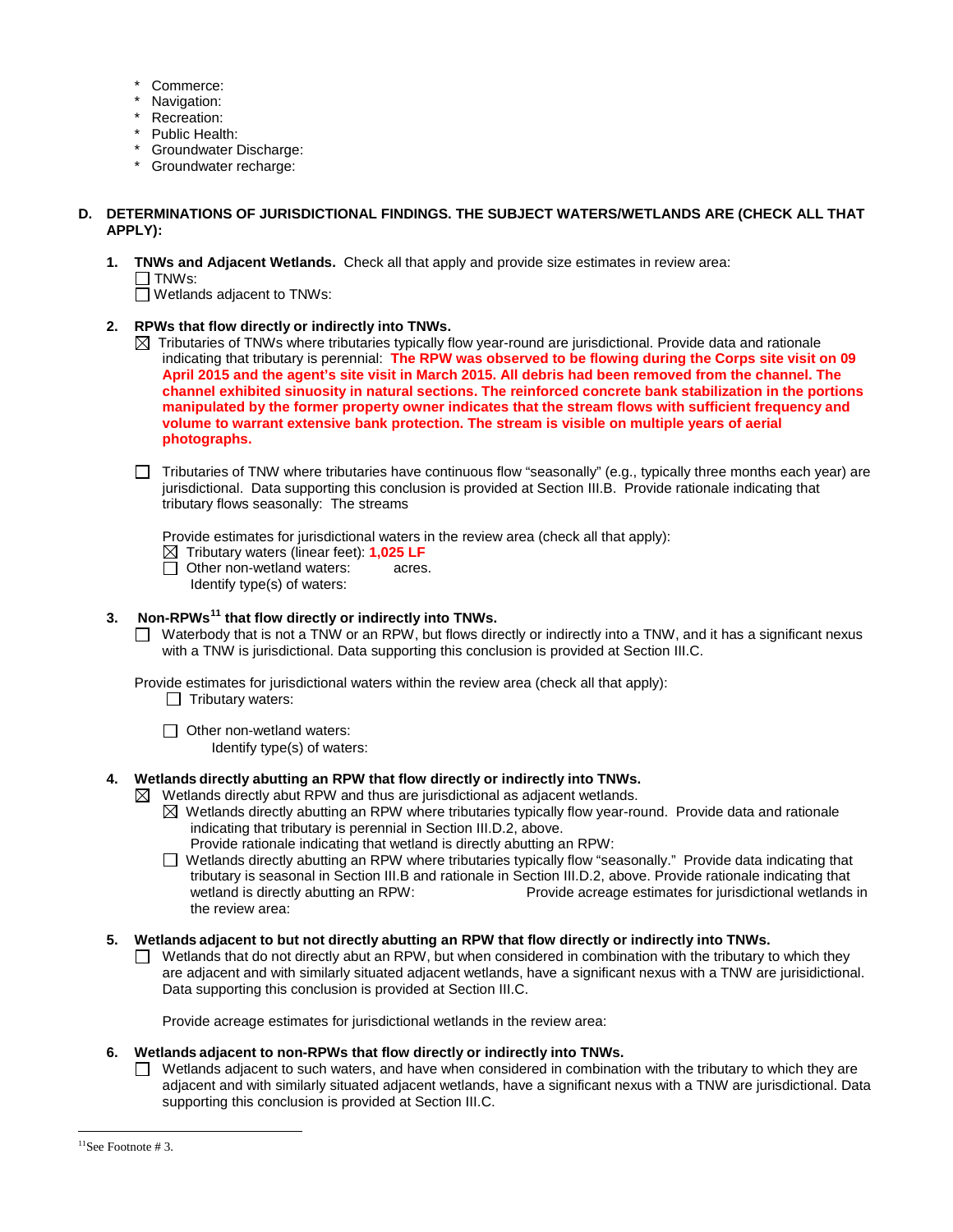Provide acreage estimates for jurisdictional wetlands in the review area:

- **7. Impoundments of jurisdictional waters.[12](#page-6-0)**
	- As a general rule, the impoundment of a jurisdictional tributary remains jurisdictional.
	- □ Demonstrate that impoundment was created from "waters of the U.S.," or
	- Demonstrate that water meets the criteria for one of the categories presented above  $(1-6)$ , or
	- $\Box$  Demonstrate that water is isolated with a nexus to commerce (see E below).

## **E. ISOLATED [INTERSTATE OR INTRA-STATE] WATERS, INCLUDING ISOLATED WETLANDS, THE USE, DEGRADATION OR DESTRUCTION OF WHICH COULD AFFECT INTERSTATE COMMERCE, INCLUDING ANY SUCH WATERS (CHECK ALL THAT APPLY):[13](#page-6-1)**

- $\Box$  which are or could be used by interstate or foreign travelers for recreational or other purposes.
- $\Box$  from which fish or shellfish are or could be taken and sold in interstate or foreign commerce.
- $\Box$  which are or could be used for industrial purposes by industries in interstate commerce.
- Interstate isolated waters.Explain:
- Other factors. Explain:

## **Identify water body and summarize rationale supporting determination:**

Provide estimates for jurisdictional waters in the review area (check all that apply):

- Tributary waters:
	- **Other non-wetland waters:**
- Identify type(s) of waters:
- □ Wetlands:

## **F. NON-JURISDICTIONAL WATERS, INCLUDING WETLANDS (CHECK ALL THAT APPLY):**

- $\boxtimes$  If potential wetlands were assessed within the review area, these areas did not meet the criteria in the 1987 Corps of Engineers Wetland Delineation Manual and/or appropriate Regional Supplements.
- □ Review area included isolated waters with no substantial nexus to interstate (or foreign) commerce.
	- Prior to the Jan 2001 Supreme Court decision in "*SWANCC*," the review area would have been regulated based solely on the "Migratory Bird Rule" (MBR).<br> $\Box$  Waters do not meet the "Significant N

 Waters do not meet the "Significant Nexus" standard, where such a finding is required for jurisdiction. Explain:

Other: (explain, if not covered above): **Three potential wetland areas were examined: X1, X2, and X3. Areas X1 and X2 are located on the east side of the stream and X3 is located on the west side of the stream, with all three located southwest from the driveway.** 

**The soils of X1 met Hydric Soil Indicator F3: the soil matrix from the ground surface to 10.5 inches below was 10YR 3/1 with no concentrations, and from 10.5 to 13 inches below the ground surface and deeper the soil matrix was 10YR 4/2 with distinct concentrations in 7.5YR 5/6. Area X1 was dominated by herbaceous vegetation, primarily consisting of Stellaria media (FACU), Hedera helix (FACU), Rubus phoenicolasius (FACU), and an unidentified plant that may be either a violet or Alliaria petiolata (FACU). The only indicator of wetland hydrology examined in the field was geomorphic position, since X1 is located in a concave area in the floodplain of the RPW. However, review of leaf-off aerial photography from 2002, 2007, 2008 (GoogleEarth) did not show inundation or saturation within the X1 area. Based on a lack of wetland hydrological and vegetative indicators, the Corps determined that X1 is an upland area.** 

**The soils X2 of met Hydric Soil Indicator F3: the soil matrix from the ground surface to 6.5 inches below was 10YR 2/1 with no concentrations, and from 6.5 to 13 inches below the ground surface and deeper the soil matrix was 10YR 4/3 with prominent concentrations. Area X2 was dominated by herbaceous vegetation, primarily consisting of Rosa multiflora (FACU), an unidentified shrub, an unidentified vine, and Alliaria petiolata (FACU), with a few Acer negundo (FAC) along the edges. Area X2 was located at a slightly lower elevation than X1 and the RPW was less incised near X2, indicating that X2 is likely in an active floodplain. The only indicator of wetland hydrology examined in the field was geomorphic position, since X2 is located in a concave area in the floodplain of the RPW. However, review of leaf-off aerial photography from 2002, 2007, 2008 (GoogleEarth) did not show inundation or saturation within the X2 area. Based on a lack of wetland hydrological and vegetative indicators, the Corps determined that X2 is an upland area.**

<sup>&</sup>lt;sup>12</sup> To complete the analysis refer to the key in Section III.D.6 of the Instructional Guidebook.

<span id="page-6-1"></span><span id="page-6-0"></span><sup>&</sup>lt;sup>13</sup> Prior to asserting or declining CWA jurisdiction based solely on this category, Corps Districts will elevate the action to Corps and EPA HQ for **review consistent with the process described in the Corps/EPA** *Memorandum Regarding CWA Act Jurisdiction Following Rapanos.*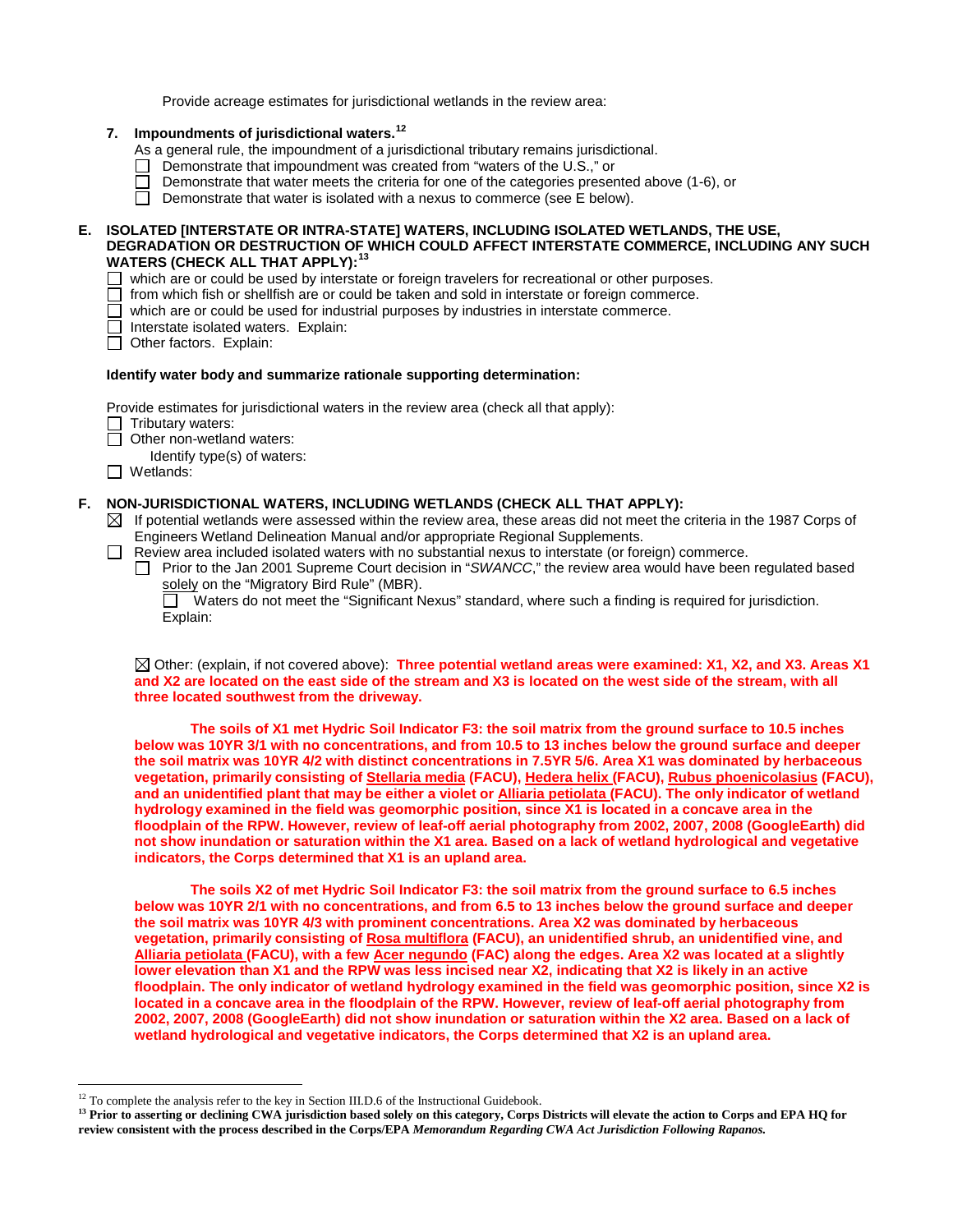**The soils X3 of met Hydric Soil Indicator F3: the soil matrix was very gray with prominent concentrations from the ground surface to approximately 10 inches below. Area X3 had a few small seedlings of Polygonum cuspidatum (UPL), but was mostly unvegetated. The surrounding uplands were dominated by larger Polygonum cuspidatum), with a few Acer negundo (FAC). Area X3 was located at close to the same elevation as the RPW is likely in an active floodplain. The only indicator of wetland hydrology examined in the field was geomorphic position, since X3 is located in a concave area in the floodplain of the RPW and at the toe of a steep slope. However, review of leaf-off aerial photography from 2002, 2007, 2008 (GoogleEarth) did not show inundation or saturation within the X3 area. Based on a lack of wetland hydrological and vegetative indicators, the Corps determined that X3 is an upland area.**

Provide acreage estimates for non-jurisdictional waters in the review area, where the sole potential basis of jurisdiction is the MBR factors (i.e., presence of migratory birds, presence of endangered species, use of water for irrigated agriculture), using best professional judgment (check all that apply):<br>  $\Box$  Non-wetland waters (i.e., rivers, streams):

- **Non-wetland waters (i.e., rivers, streams):**<br>□ Lakes/ponds:
	- Lakes/ponds:
- ñ Other non-wetland waters: List type of aquatic resource:
- Wetlands:

Provide acreage estimates for non-jurisdictional waters in the review area that do not meet the "Significant Nexus" standard, where such a finding is required for jurisdiction (check all that apply):

- П Non-wetland waters (i.e., rivers, streams):
- П
- Lakes/ponds:<br>Other non-wetland waters: acres. List type of aquatic resource:  $\Box$
- $\Box$  Wetlands:

# **SECTION IV: DATA SOURCES.**

**A. SUPPORTING DATA. Data reviewed for JD (check all that apply -** checked items shall be included in case file and, where checked and requested, appropriately reference sources below):

 $\boxtimes$  Maps, plans, plots or plat submitted by or on behalf of the applicant/consultant: **vicinity map included in submission dated 3 April 2015. Wetland plan was prepared by Macris, Hendricks, & Glascock, P.A. and the wetland report was prepared by Ken Wallis of Wetland Studies and Solutions, Inc.** 

Data sheets prepared/submitted by or on behalf of the applicant/consultant.

- Office concurs with data sheets/delineation report. **The original delineation report dated 3 April 2015.**  $\Box$  Office does not concur with data sheets/delineation report.
- $\Box$  Data sheets prepared by the Corps:
- $\Box$  Corps navigable waters' study:
- □ U.S. Geological Survey Hydrologic Atlas:
- USGS NHD data.
	- □ USGS 8 and 12 digit HUC maps.

U.S. Geological Survey map(s). Cite scale & quad name:**Falls Church VA-MD 1994 included in wetland delineation report dated 03 April 2015**

USDA Natural Resources Conservation Service Soil Survey. Citation: **SSURGO Digital Data map included in wetland delineation report dated 03 April 2015**

 $\boxtimes$  National wetlands inventory map(s). Cite name: **Digital NWI map included in wetland delineation report dated 03 April 2015**

- $\overrightarrow{\bigcap}$  State/Local wetland inventory map(s):
- $\Box$  FEMA/FIRM maps:
- 100-year Floodplain Elevation is: (National Geodectic Vertical Datum of 1929)

Photographs: Aerial (Name & Date): **GoogleEarth – 2002, 2008, 2013,color infrared photography, high resolution imagery from MERLIN website**

or Other (Name & Date): **Photographs included with Delineation Report dated 03 April 2015,** 

- Previous determination(s). File no. and date of response letter:
- Applicable/supporting case law:
- П Applicable/supporting scientific literature:

Other information (please specify): **Montgomery County Digital Data – 2-foot contours, leaf-on aerial photos from several other years on GoogleEarth and MERLIN (did not show aquatic resources in area of review clearly)**

## **B. ADDITIONAL COMMENTS TO SUPPORT JD:**

## **References:**

**USACE HUC Characterization Tool.**